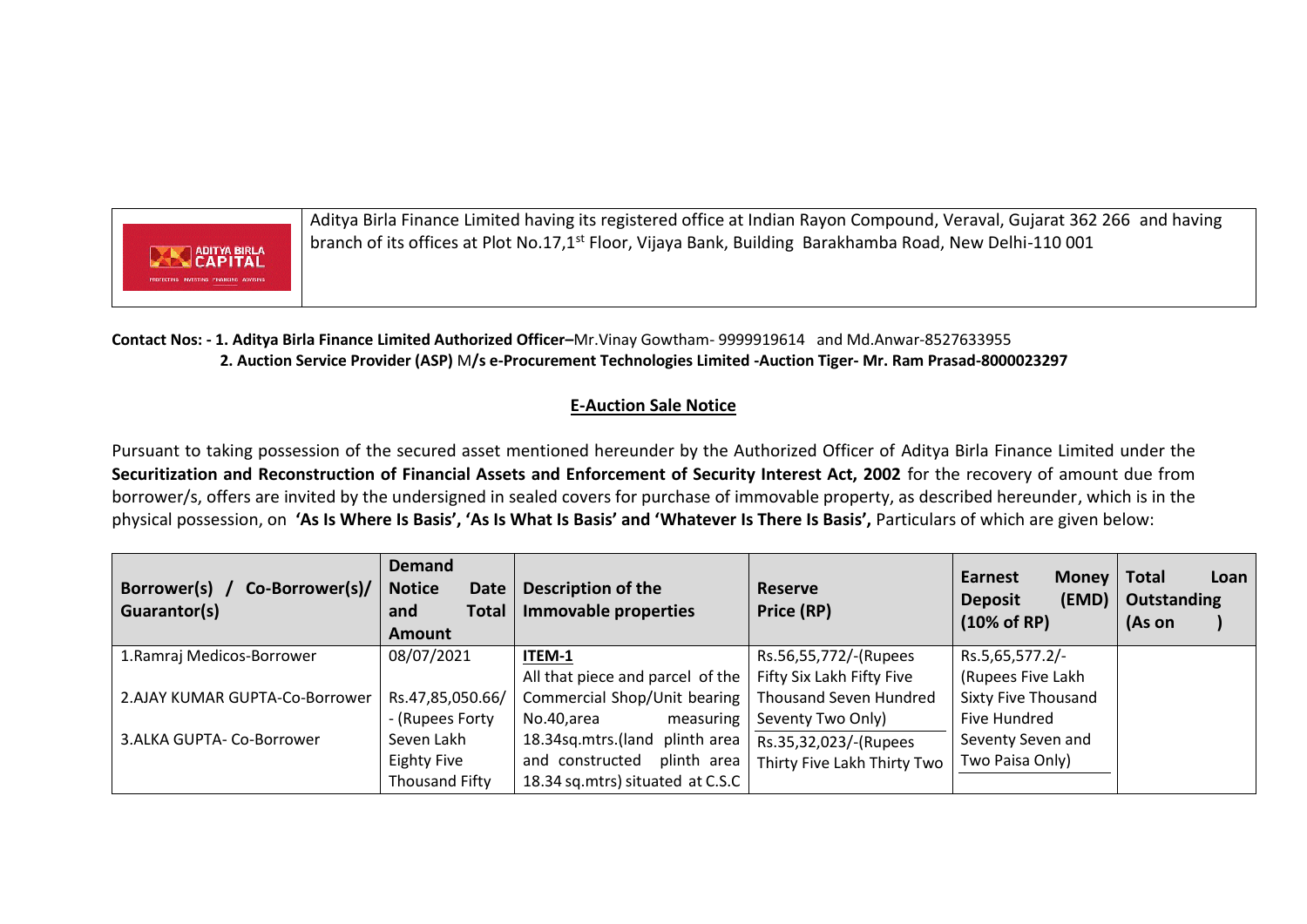| and Sixty Six<br>Only)<br>19/07/2021<br>Rs.30,34,381.46(<br>Rupees Thirty                | No.01, Patparganj, I P. Extention   Thousand and Twenty<br>,Delhi-110<br>092(hereinafter<br>called the "said property") and<br>bounded by:<br>East by: Shop/Unit No.36<br>West by<br>: Open Space | Three Only) | Rs.3,53,202.3/-<br>(Rupees Three Lakh<br>Fifty Three Thousand<br>Two Hundred Two<br>and Three Paisa<br>Only) |
|------------------------------------------------------------------------------------------|---------------------------------------------------------------------------------------------------------------------------------------------------------------------------------------------------|-------------|--------------------------------------------------------------------------------------------------------------|
| Lakh Thirty Four<br>Thousand Three<br>Hundred Eighty<br>One and Forty<br>Six Paisa Only) | : Shop /Unit<br>North by<br>No.39<br>Shop/Unit<br>South by<br>$\mathcal{L}$<br>No.41                                                                                                              |             |                                                                                                              |
|                                                                                          | ITEM-2<br>All that piece and parcel of the<br>Commercial Shop/Unit bearing<br>No.35, situated<br>at C.S.C<br>No.01, Patparganj, I P. Extention<br>Delhi-110,<br>092(hereinafter                   |             |                                                                                                              |
|                                                                                          | called the "said property") and<br>bounded by:<br>East by: Passage<br>West by<br>: Other Shops<br>North by<br>: Shop No.36<br>South by<br>: Shop No.34                                            |             |                                                                                                              |

**The Terms and Conditions of the E-Auction are as under:** 

**1.** E-Auction is being held on "AS IS WHERE IS BASIS", "AS IS WHAT IS BASIS", and "WHATEVER IS THERE IS BASIS" and will be conducted ''Online". The Auction will be conducted through the ABHFL approved auction service provider **"M/s e-Procurement Technologies Limited -Auction Tiger B-704-05, Wall Street - II, Opp. Orient Club,Nr. Gujarat College, Ellis Bridge, Ahmedabad - 380006 Gujarat (India) Help Line Nos. 079-61200559/837/842/881/880 Help Line E-mail id: [support@auctiontiger.net](mailto:support@auctiontiger.net) through the web portal [https://sarfaesi.auctiontiger.net](https://sarfaesi.auctiontiger.net/) "**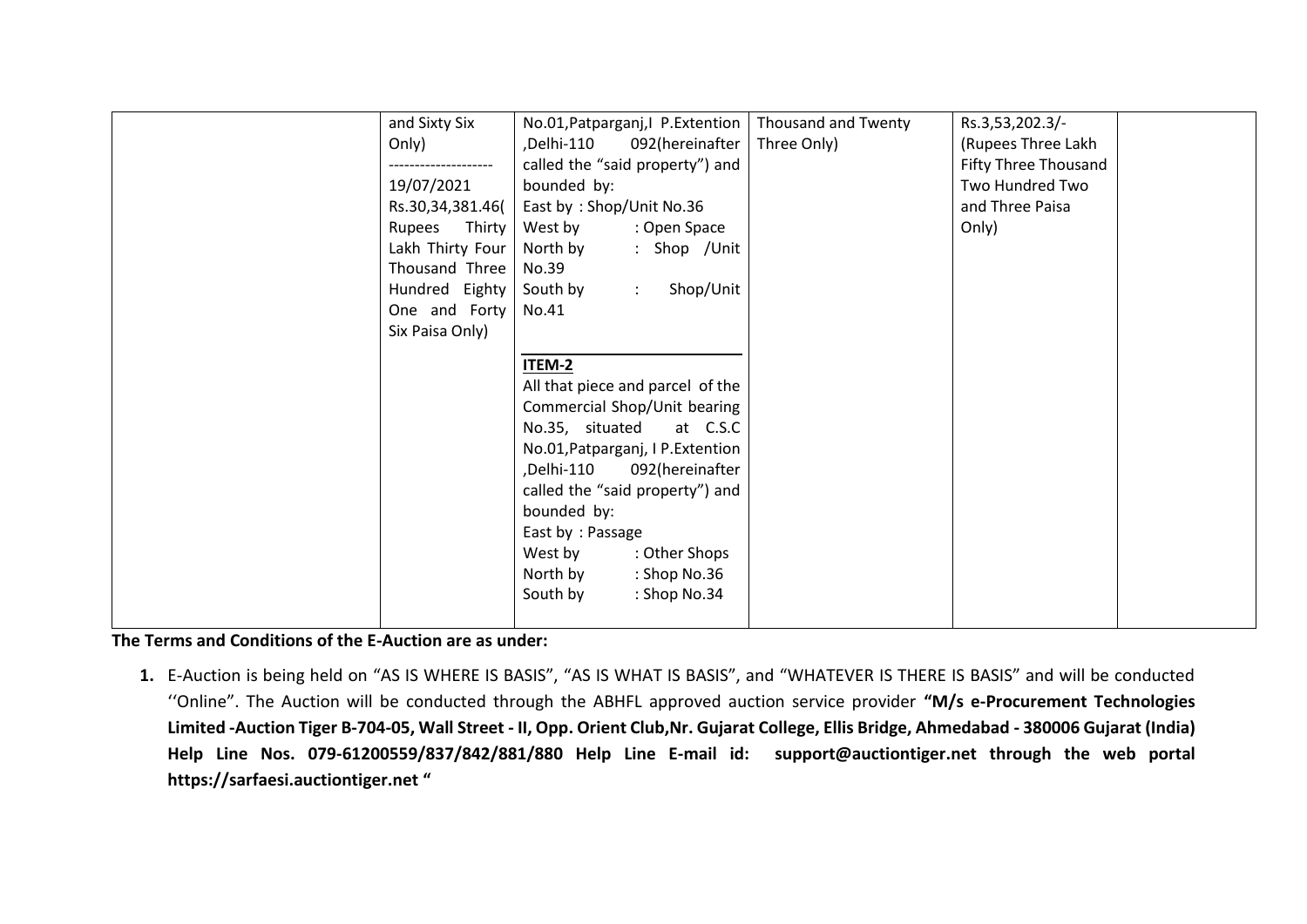- 2. **Last Date of Submission of Tender/Sealed Bid/Offer** in the prescribed tender forms along with EMD and KYC is **27/04/2022 up to 5:00 PM** at the Branch Office address mentioned herein above. Tenders that are not filled up or tenders received beyond last date will be considered as invalid tender and shall accordingly be rejected. No interest shall be paid on the EMD.
- 3. **Date of E-Auction** for Property is **28/04/2022** at the web portal [https://sarfaesi.auctiontiger.net](https://sarfaesi.auctiontiger.net/) from **11:00 AM to 1:00 PM with unlimited extensions of 5 Minutes each.**
- 4. The tender/Sealed Bid/offer will be opened in the presence of the Authorized Officer.
- 5. **Date of Inspection of the Immovable Property** is **on 18/04/2022** between **11.00 AM** to **04.00 PM**.
- 6. The Earnest Money Deposit (EMD) of the successful bidder shall be retained towards part sale consideration and the EMD of unsuccessful bidders shall be refunded. The Earnest Money Deposit shall not bear any interest. The successful bidder shall have to deposit 25% of the sale price, adjusting the EMD already paid, immediately after the acceptance of bid price by the Authorized Officer and the balance 75% of the sale price on or before 15th day of sale or within such extended period as agreed upon in writing by and solely at the discretion of the Authorized Officer. In case of default in payment by the successful bidder, the amount already deposited by the offer shall be liable to be forfeited and property shall be put to re-auction and the defaulting borrower shall have no claim/ right in respect of property/ amount.
- 7. The purchaser shall bear the applicable stamp duties/ additional stamp duty/ transfer charges, fee etc. and also all the statutory/ nonstatutory dues, taxes, rates, assessment charges, fees etc. owing to anybody.
- 8. The Authorized Officer, who is not bound to accept the highest offer, has the absolute right to accept or reject any or all offer(s) or adjourn/ postpone/ cancel the e-Auction without assigning any reason thereof.
- 9. The tenderer/online bidder hereby agrees that once he/she has formally registered a qualified tender before authorized officer will have to express their interest to participate through the E-auction bidding platform, by submitting this document. It shall be the tenderer's/online bidder's sole responsibility to procure his/her login id and password from auction service provider
- 10. Further interest will be charged as applicable, as per the Loan Agreement on the amount outstanding in the notice and incidental expenses, costs, etc., is due and payable till its realization.
- 11. The notice is hereby given to the Borrower/s and Guarantor/s they can bring the intending buyers/purchasers for purchasing the immovable property as described herein above, as per the particulars of terms and Conditions of Sale.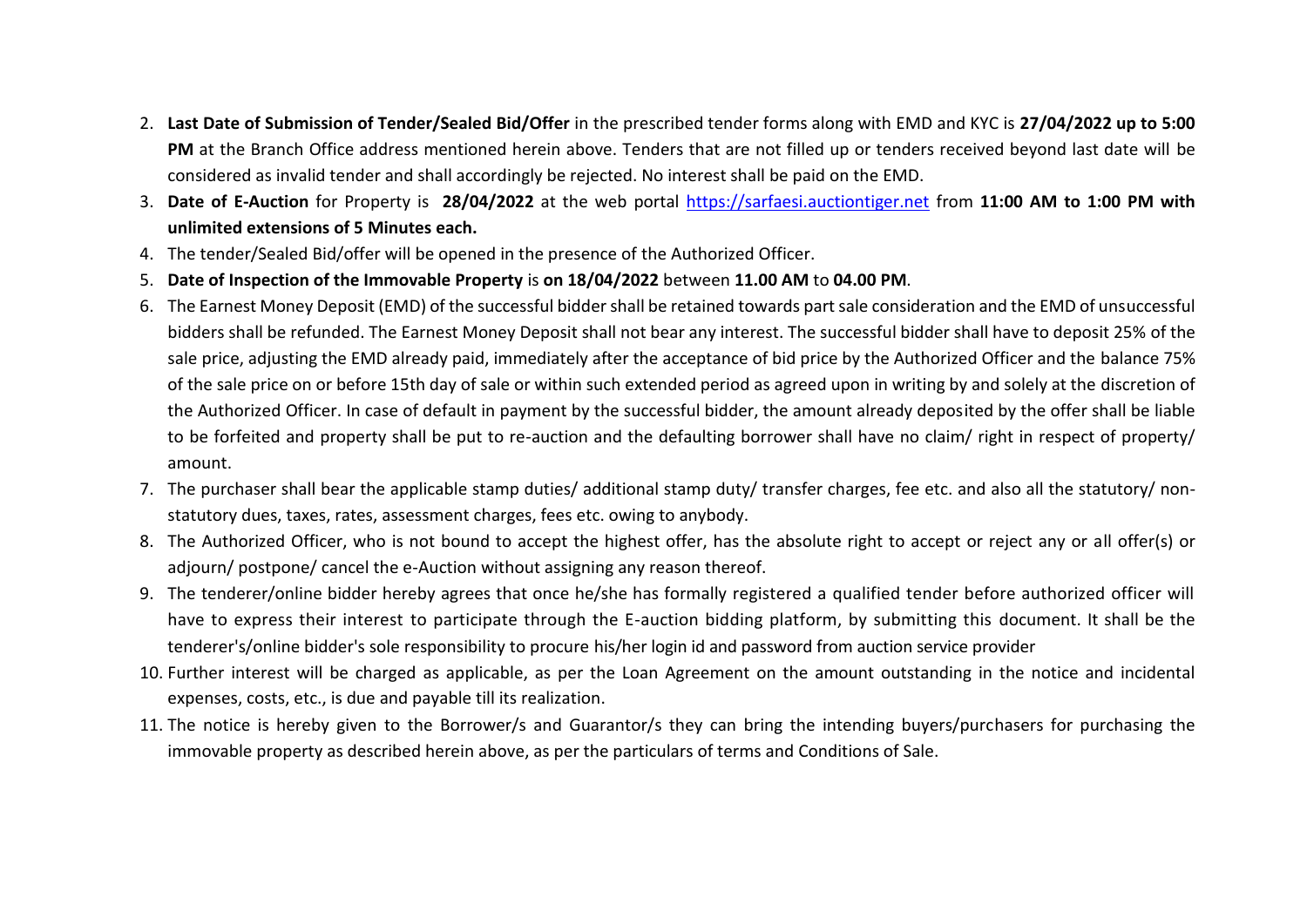- 12. **The Borrower(s)/Co-Borrower(s)/Guarantor(s) are hereby given 30 DAYS SALE NOTICE UNDER THE SARFAESI ACT, 2002** to pay the sum mentioned as above before the date of Auction failing which the immovable property will be auctioned and balance, if any, will be recovered with interest and costs. If the Borrower pays the amount due to Aditya Birla Finance Ltd, in full before the date of sale, auction is liable to be stopped.
- 13. The detail terms and conditions of the auction sale are incorporated in the prescribed tender form. Tender forms are available at the above mentioned Zonal/Branch office.
- 14. The immovable property will be sold to the highest tenderer/Bidder in E- Auction. The Authorized Officer reserves the absolute discretion to allow inter se bidding with minimum Bid increment amount. The Property as mentioned will not be sold below Reserve Price.
- 15. The Tenderer(s) / Offerer(s) / Prospective Bidder(s) / Purchaser(s) are hereby notified that the secured asset will be sold with the Encumbrances and dues payable to Statutory Authority (if any) and are also requested, in their own interest, to satisfy himself / themselves/ itself with regard to the above and other relevant details pertaining to the above mentioned secured asset before submitting the tenders.
- 16. Aditya Birla Finance Ltd **is not responsible for any liabilities whatsoever pending upon the property as mentioned above**. **The Property shall be auctioned on 'As Is Where Is Basis', 'As Is What Is Basis' and 'Whatever Is There Is Basis'.**
- 17. The Total Loan Outstanding amount is not the loan foreclosure amount. All other charges (if any) shall be calculated at the time of closure of the loan.
- 18. The Demand Draft Should be made in favor of **'Aditya Birla Finance Limited'.**
- 19. Wherever applicable, its responsibility of auction purchaser to deduct Tax at Source (TDS)  $\omega$  1% of the total sale consideration on behalf of the resident owner on the transfer of immovable property having consideration equal to ₹ 50 lacs and above and deposit the same with appropriate authority u/s 194 IA of Income Tax act.
- 20. The sale certificate shall be issued after receipt of entire sale consideration and confirmation of sale by secured creditor. The sale certificate shall be issued in the name of the successful bidder. No request for change of name in the sale certificate other than the person who submitted the bid/participated in the e Auction will be entertained.
- 21. Special Instructions: Bidding in the last moment should be avoided. Neither the Company nor Service provider will be responsible for any technical lapse/ power or internet failure etc. in order to avoid such contingent situations bidders are requested to ensure that they are